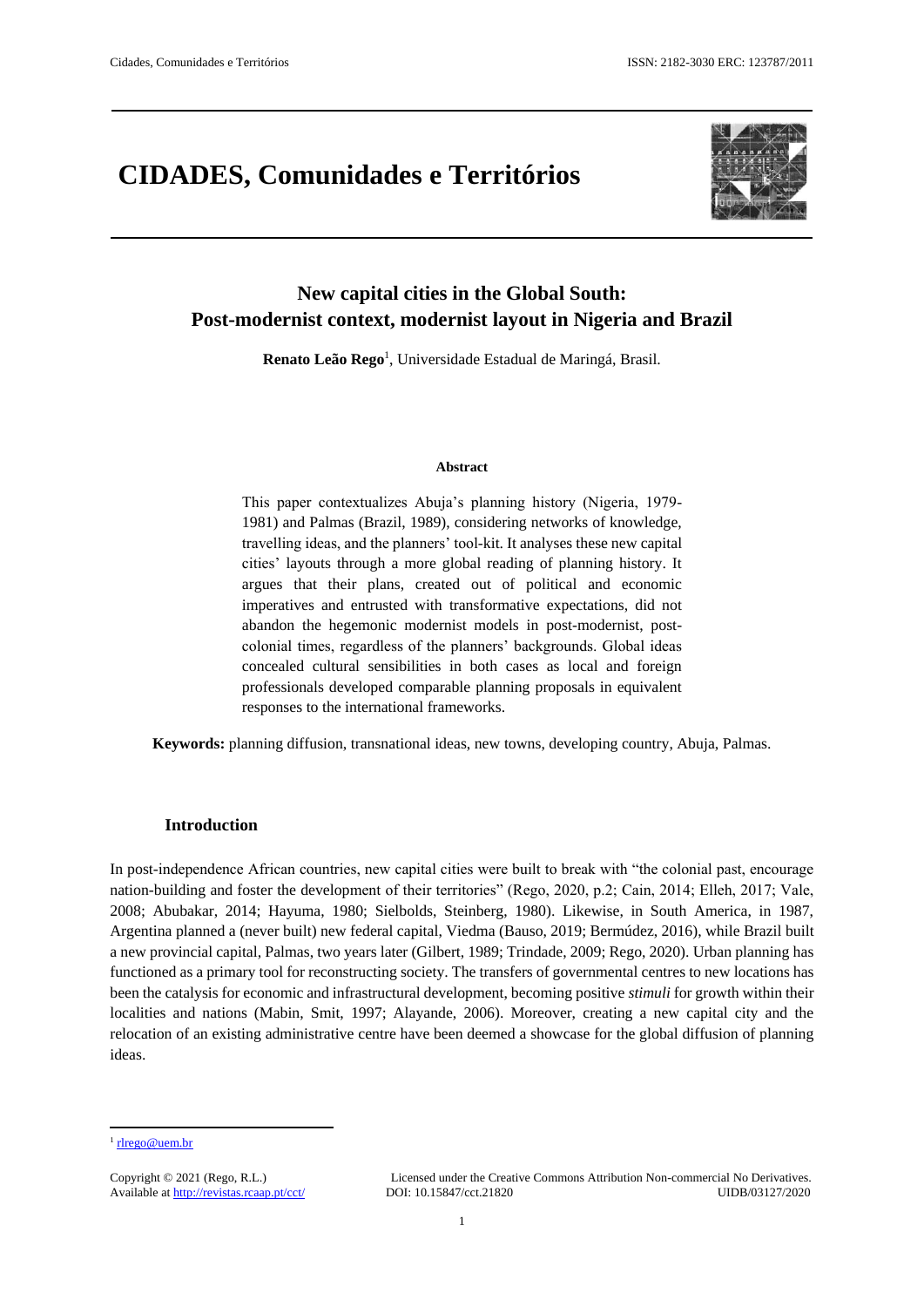Historians have discussed the symbolic role of new capital cities and the effects of their construction on the countries' progress; they have also explored the precedents of the new capital-city layouts and their aftermath on planning history (Taylor, Andrew, Lengellé, 1993; Almandoz, 2002; Hall, 1996; Gordon, 2006; Vale, 2008; Ward, 2013; Wakeman, 2016; Gordon, 2018). Compilations and comparative works on the planning of new capital cities have methodologically been circumscribed by geography, time or political regime. Though the development of African new towns has drawn the attention of recent scholarship, a comparative study of Global South new towns is still lacking. This paper aims to add to those studies by focusing on capital cities planned in developing countries in the late twentieth century.

Globalization and improvements in communications had facilitated the continued transplantation of ideologies, values and planning models, and the transnational interactions involved solving problems and improving conditions in a particular place based on experiences in other areas (Healy, Upton, 2010; Home, 2018). Developments far away therefore stimulated and conducted planning practice in developing countries, and, as elsewhere, foreign planners were called in and brought their tools with them; their local peers were also involved and pursued global models (Nars, Volait, 2013; Ward, 2000; Ward, 2013). However, these exchanges have hardly been balanced, and in such encounters, there has always been 'negotiation' (Said, 2007; Said, 1983). Modernity, as a globalizing force, generally emphasized similarities over differences; in times of post-colonial, post-modernist discourse and multicultural and transnational approaches, that relationship was overturned (Sandoval-Strausz, Kwak, 2017; Hein, 2017; DeVereaux, Griffin, 2006; Smith, 2005). In this paper, I examine how historically and geographically situated actors gave voice to local expressions and/or interpreted global discourses. Considering the import and export flows of contemporary planning ideas in global circulation and the notion of negotiated imposition (Ward, 2000; Nars, Volait, 2013), as well as the political conditions and governmental intentions, cultural contexts and geographical features, my focus is to investigate how local and foreign planners dealt with similar projects.

Thus, the paper reviews Abuja's (Nigeria, 1979) and Palmas' (Brazil, 1989) planning history. It takes into consideration the cases of Dodoma (Tanzania, 1976), Gaborone (Bostwana, 1963) and Viedma (Argentina, 1987) in order to contextualize the creation of new capital cities in developing countries in the late twentieth century. Backed by planning diffusion studies and transnational, international and cross-cultural approaches, the paper acknowledges that the spread of ideas is often diffuse and complex, sometimes including unexpected flows (Hein, 2017; Ward, 2018; Home, 2018; Ward, 2010; Bigon, Katz, 2014; DeVereaux, Griffin, 2006; Smith, 2005). It then analyses Abuja and Palmas' layouts within a more global reading of planning history through the lens of local circumstances. It explores why those cities were still built along modernist lines, pursuing globally persuasive machine-age models and rationalist approaches. Created out of political and economic imperatives and entrusted with transformative expectations, those cities imposed a radically contrasting image to local realities, aiming at "changing society and repatterning daily life" (Home, 2018, p.91). Otherwise, why would those layouts respectively shaped by foreign and local planners amidst contemporary post-modernist criticisms and post-colonial studies depict similar responses?

# **New capitals in developing countries**

New seats of government, amid symbolic content and functional concerns – or glory and traffic in Kostof's terms, returned to classical formality and monumentality when it came to designing their capitol complexes (Gordon, 2018; Kostof, 1993). The Beaux-Arts and City Beautiful traditions resonated in the planning of capital cities throughout the first half of the last century as a proven model for representing identity and power using elements such as a capitol complex, monuments and public spaces. By mid-century, this model was to a great extent replaced by plans based upon the Functional City, modernist architecture and ideas derived from the Garden City movement (Gordon, 2018, p.303), with the neighbourhood unit becoming a common theme in the development of new towns. The modernist experiments of Brasília and Chandigarh spawned successors, and new capital cities have been proposed worldwide ever since.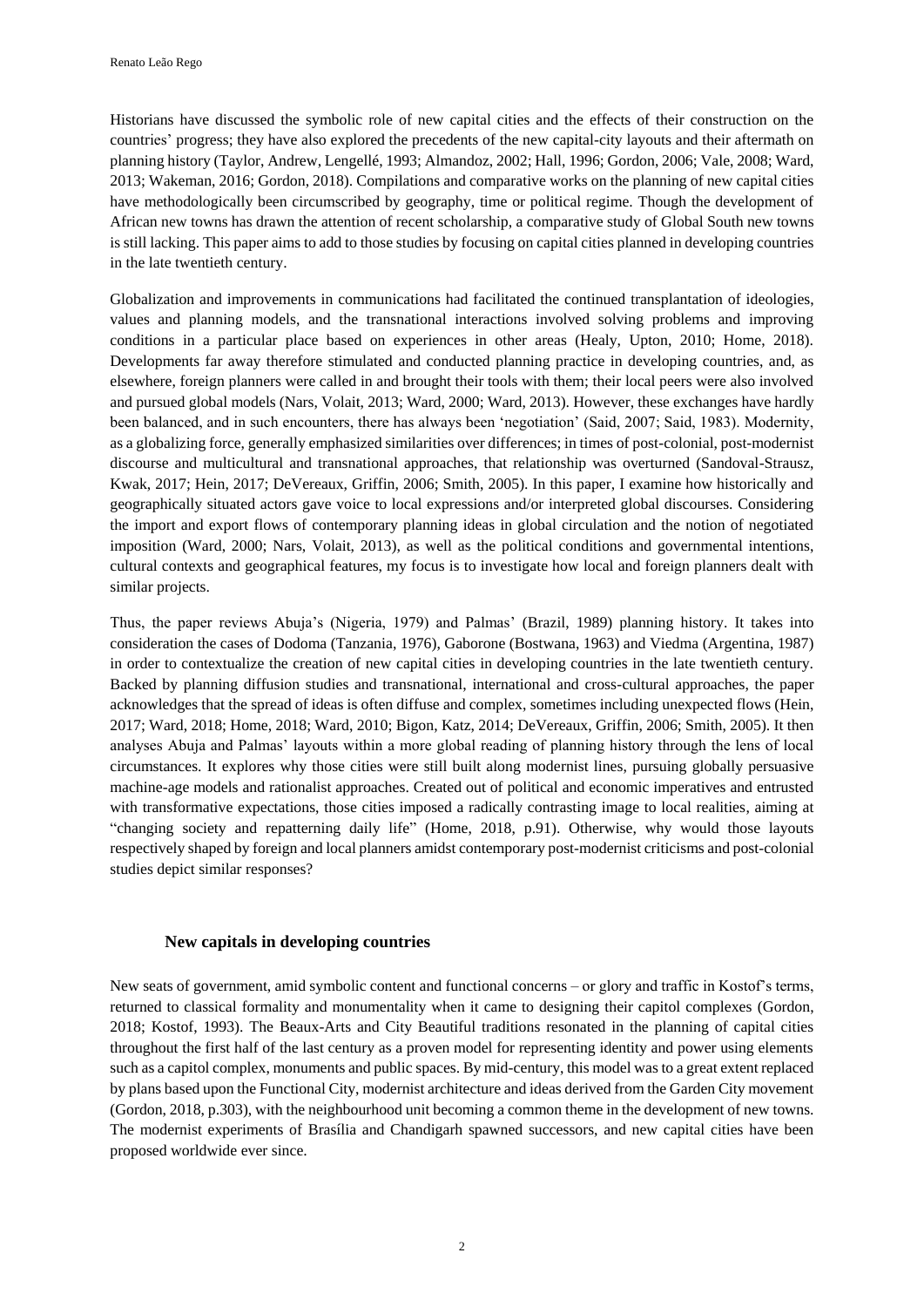Renato Leão Rego

Gaborone was planned in 1963 to house the administrative capital of independent Botswana, which until then had laid beyond the borders of the protectorate. Dodoma (1976) and Abuja (1979-1981) replaced, respectively, Tanzania's and Nigeria's old coastal capitals in order to stimulate the economy of neglected central regions. The Argentinian President's plan for transferring the federal capital from Buenos Aires to Viedma was designed to help transform the country, reduce hyper centralization and stimulate development in the Argentine periphery – a growth pole in Patagonia (Gilbert, 1989; Bermúdez, 2016; Bauso, 2019). The creation of Palmas (1989), a new provincial capital city in post-dictatorship Brazil, conveyed similar intentions (Rego, 2020; Trindade, 2009; Velasques, 2010; Segawa, 1991). The planning of Abuja (Ebo, 2006) drew heavily on overseas models and experiences, though the adoption of modernist principles had been criticized as an ongoing practice of colonial domination; the cases of Gaborone, Dodoma, Abuja, and Palmas were not different. Apart from Palmas and Viedma, these new towns were not planned by local professionals, confirming diverse external links (Ward, 2010). Gaborone's Master Plan was prepared by the Public Works Department in Mafikeng, in South Africa. A North-American team initially outlined Abuja, which was then developed by a Japanese architect. Canadian planning consultants prepared Dodoma's plan. Palmas, however, was designed by Brazilian architects who graduated from post-graduate courses in British universities. Nevertheless, these cities were all planned along modernist lines, with their schemes revolving around the Functional City paradigm and the Garden-City model.

The concept of Functional City, the most significant theoretical approach of CIAM – the *Congrès Internationaux d'Architecture Moderne* – began to dominate its discourse in the early 1930s (Mumford, 2000, p.59). Le Corbusier claimed a "doctrine of urbanism" and advocated that CIAM should link "architecture and town planning with social evolution" (Mumford, 2009, pp.4 and 7). According to Rego (2020, p.2), CIAM defended the four urban functions of dwelling, work, transportation and recreation, and advocated combining the abstract, defamiliarizing modern art strategies with an aggressive celebration of new construction technologies. Modernist planning was based on a rational and comprehensive model that emphasized grand plans, and programs developed by experts were implemented using a top-down approach to planning in order to break with tradition and initiate social change through the defamiliarization of the urban form (Holston, 1989). It favoured scientific knowledge and objectivity over local values, context and input (Abubakar, Doan, 2010). The modernist city meant a totalizing rationality; redefinition of the social functions of urban organization; development of building typologies and planning conventions as instruments of social change; and decontextualization and environmental determinism. As in the story of Brasília, the modernist city had a transformative role, which was to create not only a new physical environment but also a new social order (Holston, 1989; Gilbert, 1989).

In post-independence African countries, planners dealt with a general adverse context "where poverty is pervasive, urban boundaries are fluid, the rights of urban citizenship are not universally claimed or bestowed, and there is no clear conception of what constitutes an Africa city or an African urbanite" (Parnell, 2018, pp.288–289; Abubakar, Doan, 2010). For instance, Gaborone was built close to the existing Gaborone Village, but no attempt was made to incorporate the village into the new capital; they remained as separate entities (Best, 1970, p.4). It was planned as a Garden City with low density and one-story buildings, and large plots still characterize the cityscape. In hindsight, the UN-Habitat report states that "the regulatory aspects of modernist planning (land-use zoning and building regulations) have usually required people to comply with particular forms of land tenure, building regulations, building forms and construction materials, usually embodying European building technologies and imported materials, and requirements for setbacks, minimum-plot sizes, coverage, on-site parking, etc." (UN-Habitat, 2009). The modernist approach to urbanism was little, or simply not, interested in accommodating the inhabitants' traditional ways of life. The characteristic African inclination to community living contrasted with numerous state-planned and mechanically executed housing developments (Kultermann, 1969, p. 23). In the late 1960s, the necessity for combining "newly activated African tradition, which is still largely unconscious, and the latest technical and construction methods from abroad" had already been noticed (Kultermann, 1969, p. 12).

However, by the time the plans for Gaborone, Dodoma, Abuja, Viedma and Palmas were created, the modernist city idea and its standardized, universal solutions and overreliance on the private motorcar were under criticism while rising ecological concepts were modifying planning practice. The modernist tendency to treat every design as an abstract problem, indifferent to its context, was at stake, and cultural variables were being included in the design process to prevent inconsistency between form and context (Forty, 2004, pp.132-135). It was claimed that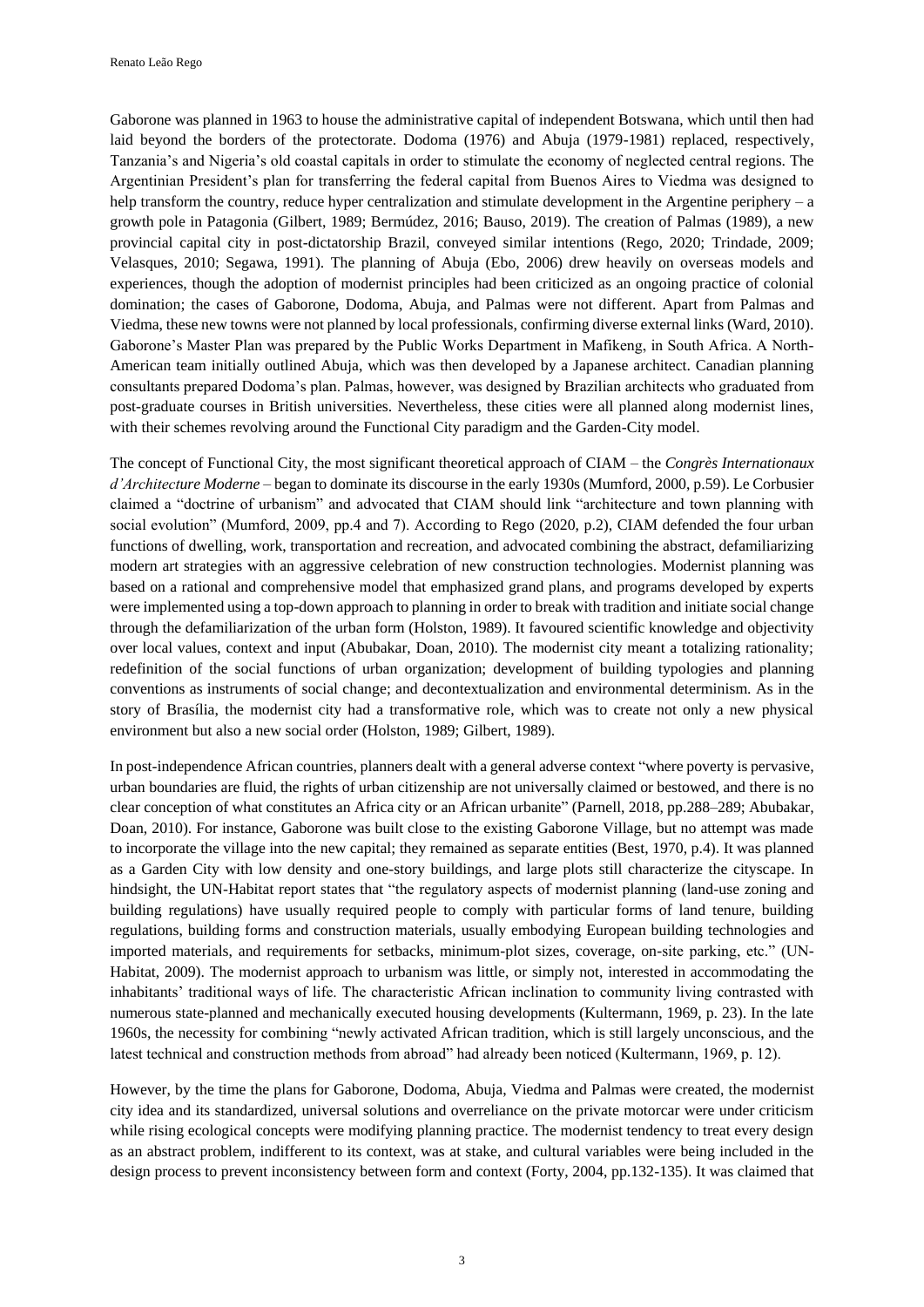modernist planning undermined social life's vitality because it discouraged diversity within cities and reduced urban interactions at street level (Jacobs, 1961). Even so, the image of the 'flawless' modernist city conveyed the radical urban and social transformation many countries pursued.

Scholars have noticed how indelible modernist ideas moulded the ambience of new towns in developing countries and how little native values, urban fabrics and building types have mattered, despite contemporary arguments that the behavioural and socio-cultural aspects of built forms imbue environments with meanings and help to create a sense of place (Elleh, 2017; Abubakar, 2014; Abubakar, Doan, 2010; Ozo, 2009; Vale, 2008; Chokor, 2005; Mosha, 1996; Rego, 2020; Rego, 2017). Modernist urbanism overcame these defiant ideas. In general, the transformative role of universally valid rationalist proposals prevailed over observing local cultural contexts and traditional urban forms, but let us follow more closely what happened in the planning of Abuja and Palmas.

#### **Abuja**

**.** 

Abuja stemmed from a post-colonial national modernization endeavour. Nigeria experienced a period of high optimism that prompted reconstruction projects due to the end of the civil war  $(1967-1970)$  – just a decade after independence from Britain – and the country's oil production boom. The development of the new national capital was one of the major items on the military regime's agenda, which took power in 1975. The development of Abuja, initially a national project, became a global one involving parties from other countries and continents, with different planning models and traditions (Elleh, 2017; Vale, 2008).

Abuja's master plan was approved in 1979, with initial work having started a couple of years before with the selection and commission of the American consortium, International Planning Associates (IPA), recognized for their 1976 comprehensive landscape plan for Washington D.C. IPA was led by American architect and urban designer Thomas Todd of WMRT, a Philadelphia-based office founded by David A. Wallace, planner, architect and regional planner; Ian McHarg, landscape architect and environmental planner<sup>2</sup>; William H. Roberts, landscape architect; and Todd himself (Figure 1). The master plan developed by IPA was then detailed by the Japanese firm Kenzo Tange Urtec, and Tange's design was presented in 1981. The selection of Tange's high-profile name was related to his global prestige "because of the advantages, especially in international financial circles, of using world-famous urban designers", according to a memo from the design contest (Elleh, 2017, p.83). By this time, another regional master plan was developed by a firm founded by Constantine Doxiadis. In 2004, German firm Albert Speer and Partner were commissioned to review Abuja's plan (Elleh, 2017; Vale, 2008, p.157). Researchers have shown that Abuja's planning models comprised real or imagined parts of Brasília, Chandigarh, Canberra, Washington D.C., New Delhi, Milton Keynes, Paris and Tokyo.

<sup>&</sup>lt;sup>2</sup> McHarg, chair of landscape design at the University of Pennsylvania, had published his seminal Design with nature in 1969, six years after founding WMRT and two years before planning Abuja. Ikoku, 2004.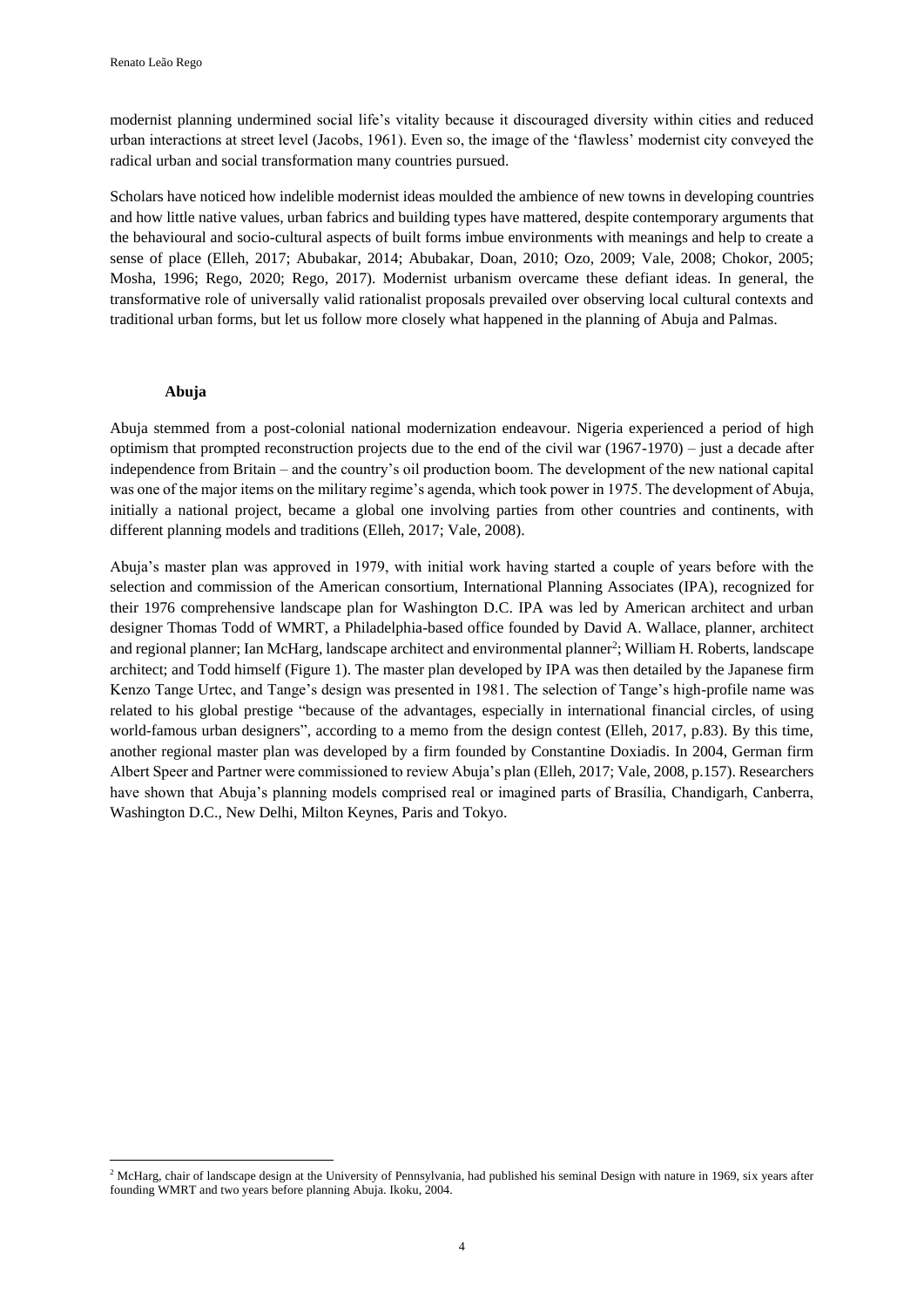**.** 



**Figure 1. Basic urban form of Abuja showing sectors and central core, 1979**

Source: Master Plan for Abuja, IPA.

WMRT's design managed to use the natural landscape to enhance monumentality, recalling Walter Burley Griffin and Marion Mahony Griffin's outline for Canberra, one of the cities visited during the preliminary research phase of Abuja's planning (Elleh, 2017, p.12). The initial master plan, sensitive to the natural landscape, depicted Garden City features and Beaux-Arts composition solutions. Although WRMT was replaced by Kenzo Tange's team, the original master plan structures were carried through, along with McHarg's ecological planning principles. However, while Todd admired the urban forms of Washington D.C. and Canberra, Tange preferred those of Chandigarh and Brasília. Thus, considerable changes were made in the city's central area as Tange's design brought in modernist aspects (Tobin, 2017; Ikoku, 2004).

Abuja city is located in the central part of Nigeria, roughly 700 km northeast of Lagos, the former capital of the country located on the Atlantic Ocean shore. The new federal-capital territory was chosen after considering its ethnic neutrality and central location in the heartland, which was potentially accessible both physically and socially to all parts of the country (Ikoku, 2004)<sup>3</sup>. IPA had mapped out the federal-capital territory, including bedrock geology, elevation, slope, and drainage density, and referred to Kevin Lynch's «imageability» concept to describe the type of city they wanted to create (Ikoku, 2004; Elleh, 2017). The city's location, its layout and the interplay with the surrounding landscape stems from McHarg's environmental thinking. Escarpments on the North, East and South framed the crescent shape of the city. The monumental Aso Rock, a huge granite outcrop that rises 400 meters above the plains, stands in the background northeast of the modernist civic centre, where the National Assembly Complex, the Presidential Palace and the Supreme Court of the Nation are located. The regular layout of the Mall in front of Aso Rock turns into an adaptable, loose grid that defines the garden city-like, low-density winding urban areas.

The overall plan projected a target population of approximately 150,000 in 1986 and doubled this by 2020. The area dedicated to open spaces was roughly equivalent to two-thirds of the area dedicated to residential use.<sup>4</sup> Residential areas were organized in a hierarchical structure with large units called sectors, planned as 'small towns' to accommodate between 200,000 and 250,000 inhabitants. Each sector was subdivided into 3-4 districts, housing

<sup>&</sup>lt;sup>3</sup> The northern and southern parts of Nigeria were different in terms of religion, language and culture, and although Lagos had become ethnically heterogeneous, it was still considered a southern city, a coastal commercial center. Alayande, 2006, p.25; Vale, 2008, p.160.

<sup>4</sup> The master plan dedicated 33.2% of land area for residential use, 21.9% for commercial and services, 25% for open spaces, 19.9% for roads and 7% for parks (Abubakar, 2014, p.84). However, these numbers show inconsistency in the total land area (107%). Elleh (2017, p.175) quotes 12,886 hectares for residential needs and 8,300 hectares for open spaces and recreational uses.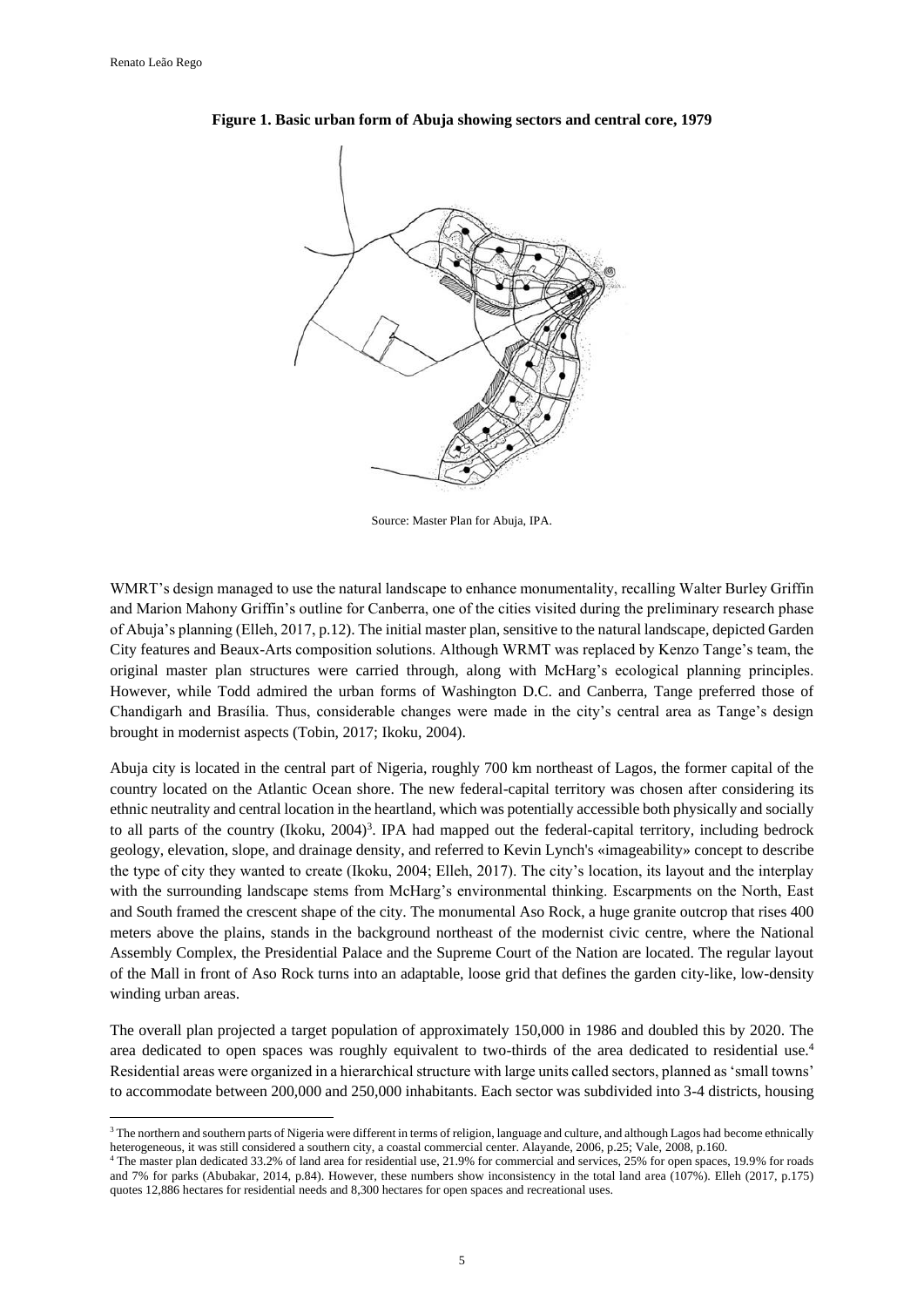between 40,000 and 60,000 people each. Districts were then subdivided into communities defined by curvilinear streets. Like the sectors, districts and communities were to have their own centres, intended to be self-sufficient. The sector centre was located along the transitway system to facilitate accessibility, and it was meant to be selfcontained concerning to commerce, public services, post-secondary and special education facilities, hospitals, and a library. According to a Nigerian architectural historian (Elleh, 2017, pp.175-176), the neighbourhood-unit concept underlies the community organization and the scale suitable for provision of many household-related services; its centre should contain a church, mosque, primary schools, market and shops, health clinic, post office and police station (Abubakar, 2014, p.84. Figure 2).

#### **Figure 2. Abuja residential area**



Source: Maps, 2020.



**Figure 3. Kenzo Tange's plan for Abuja mall and the civic centre, 1981**

Source[: https://en.tangeweb.com/works/works\\_no-66/.](https://en.tangeweb.com/works/works_no-66/)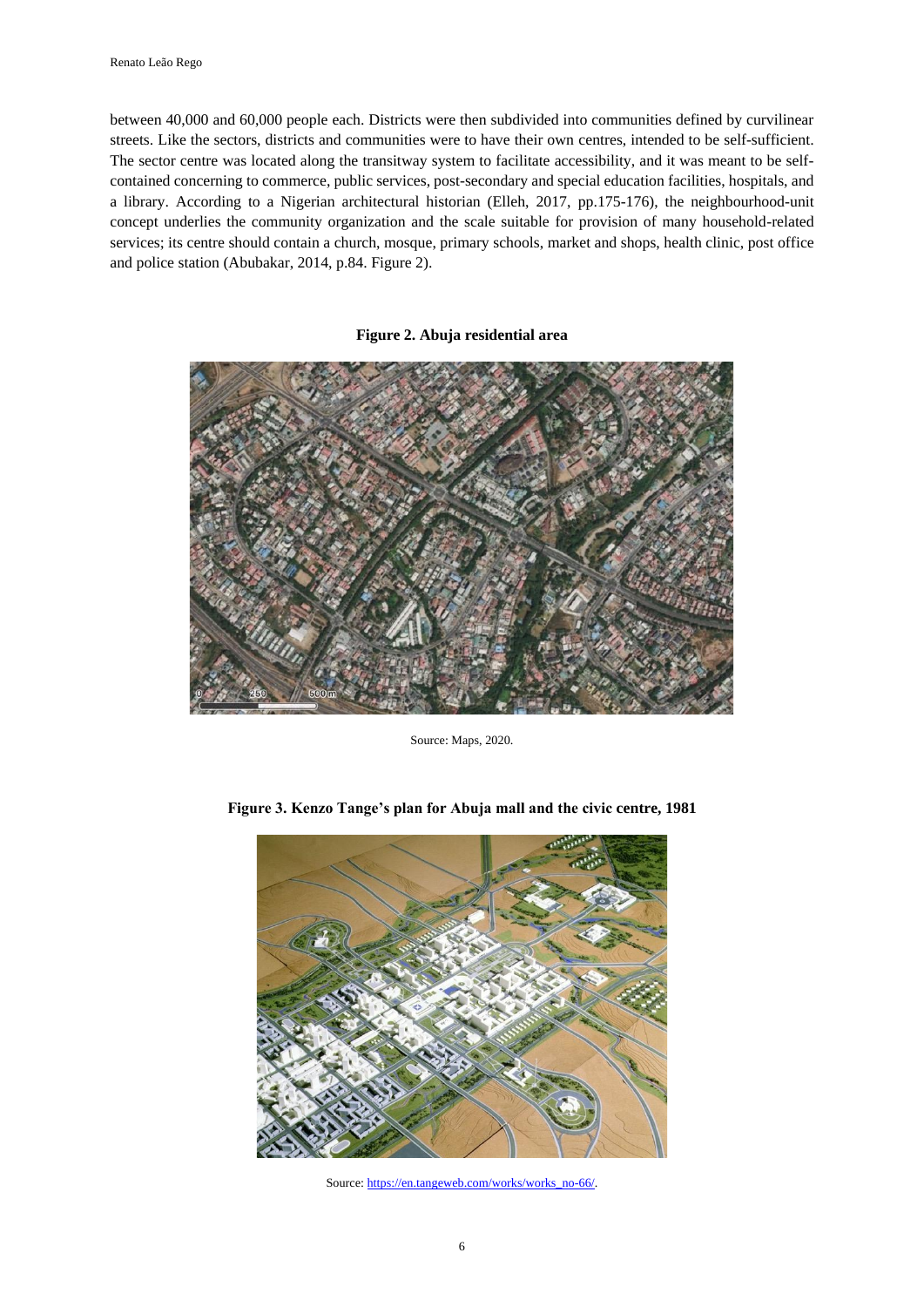Tange redesigned the central zone, renamed as the 'three arms zone', thus openly invoking Brasília's architecture (Figure 3). The National Assembly Complex kept its original setting as defined by IPA, with the Presidential Complex added to the left and the Supreme Court to the right of the main building. Unlike Brasília's Three Powers' Plaza, these buildings are distant from each other and, unlike other paradigmatic civic centres, Abuja's became disconnected from the Mall and the city itself. Wide roads and multilane boulevards isolate blocks, rather than connect them – like in Palmas, as we shall see – and parking spaces insulating the buildings along the Mall endorse the notion of a city planned for the automobile (Vale, 2008, p.172).

This kind of urban form, according to Abubakar, is undeniably a Western concept alien to African culture, which encourages neighbourliness and high levels of interaction (Abubakar, 2014, p.84). The discrepancy between traditional Nigerian urban form and the imposing design of the modernist Mall was also noticed by Vale (2008, pp.170-171). Kenzo Tange indeed held that "Abuja is anti-Lagos", referring to the abundance of land in the new territory in contrast to the overcrowding in the former capital city (Elleh, 2017, p.205). It has been acknowledged that local artistic patterns interested not only Tange but also Todd and his team, and somehow were part of Tange's design, which is just a symbolic detail in the face of the innovative urban living conditions (Elleh, 2017, pp.206 and 210).

According to the master plan, Abuja's development was based on equal access, equal citizenship, environmental conservation, the Garden City, Functional City, effective regional development, and rapid national economic growth (Abubakar, 2014; Ikoku, 2004, p.37). However, scholars have recognized that modernist architecture and planning, idealizing urban form and life, endorsed domination and control patterns, returning to a certain extent to colonialism, and exacerbating spatial exclusion and social inequality (Ebo, 2006; Holston, 1987; Vale, 2008).

#### **Palmas**

The capital of the Brazilian state of Tocantins was created out of political and economic imperatives and instilled with expectations of transformation. With the end of the military regime (1964-1985), the 1988 national constitution had established the new state of Tocantins, an impoverished rural territory with unexploited mineral and hydroelectric potential, which was only partially fulfilling its agricultural potential, relying mainly on cattle raising and enduring socio-economic chaos. Brazil was then enduring what was termed the (economically) lost decade – the 1980s. Like Abuja, the creation of Palmas in the central area of the state – eight hundred kilometres north of Brasília – was intended not only to project an urban image of progress but also to boost the development of the region. It originally envisaged one-and-a-half-million citizens. In the post-dictatorship period of economic recession, and amid local setbacks and the intensification of social movements, the creation of a new state and its capital city was once again perceived as a potential opportunity to give rise to progress and regional development (Trindade, 2009, p.65; GrupoQuatro, 1991, p.95).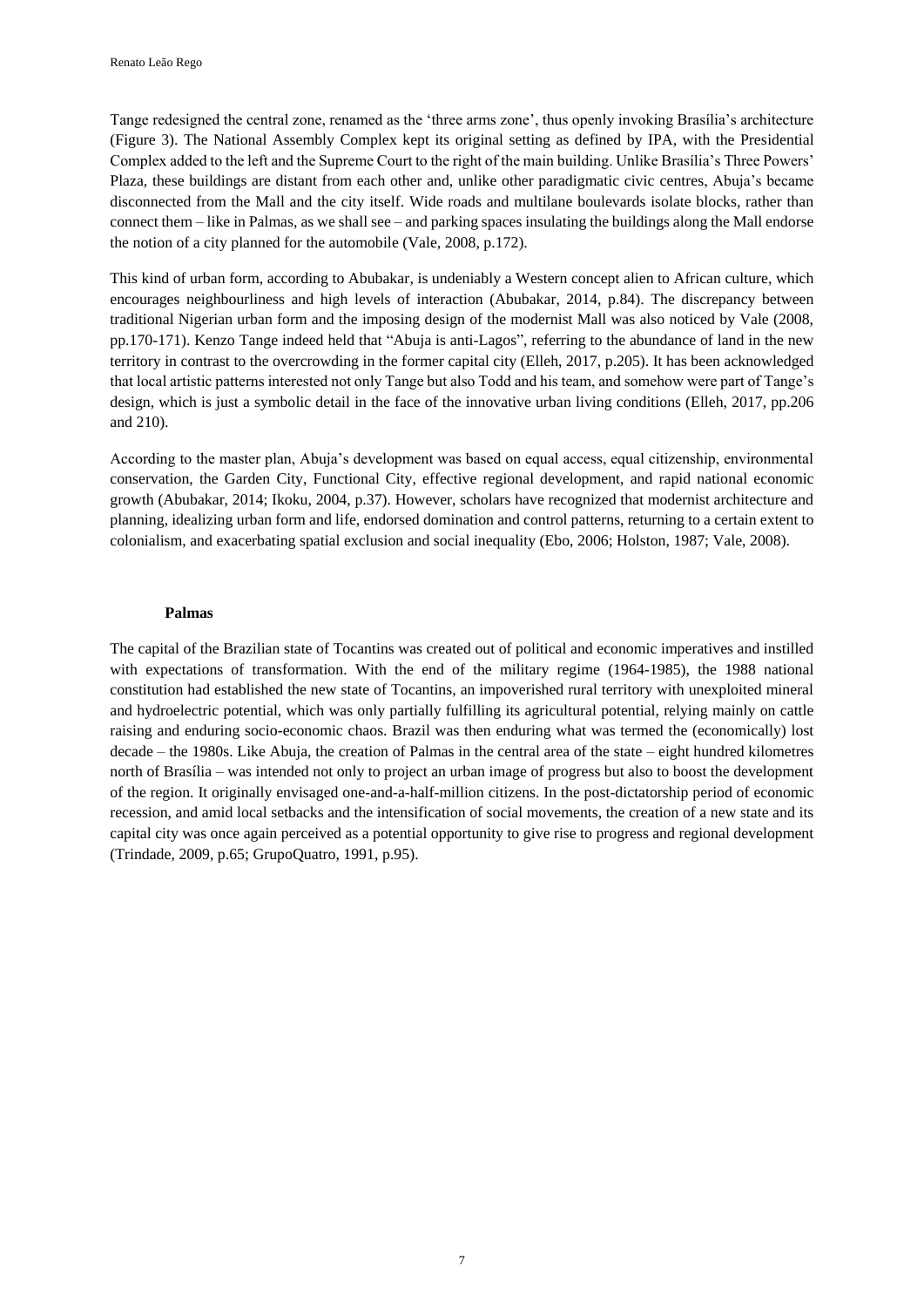

**Figure 4. Original plan of Palmas, 1989**

Source: Segawa, 1991.

Unlike Abuja, which was conceived by a series of foreign planners, Palmas was outlined by local professionals. Luiz Fernando Cruvinel Teixeira and Walfredo Antunes de Oliveira Filho, Brazilian architects graduated from the University of Brasília, were purposely hired by the Tocantins governor. Teixeira had attended two post-graduate courses at the Architectural Association in London (Tropical Studies in 1969 and Town Planning and Design in 1974), and Oliveira Filho specialized in landscape architecture and got a master's degree in Regional Planning from the London School of Economics in 1980 (Velasques, 2010, pp. 70–75; Rego, 2020, p. 6). Probably due to their overseas academic experience, the planning team visited Milton Keynes, one of the most "celebrated places in the broad landscape of twentieth-century urban planning" (Wakeman, 2016, p. 212), which became a planning model for Palmas, along with the controversial Brasília (Figure 4).

The gigantic grid, wide avenues, functional zoning and the adaptation of the neighbourhood-unit concept are the salient features of Palmas (Rego, 2020). The practicality of Portuguese-colonial gridded towns was developed to an unusual scale in Palmas' flatlands. Tocantins' capital-city layout depicts a relatively loose, site-adjusted network, with the patchwork created by the unique design for each macroblock's inner occupation contrasting with its outer regularity. The north-south linear layout is adapted to a long, fifteen-kilometre wide terrain, limited by the Tocantins River on the west and Lajeado hill on the east. The singular landscape, natural resources, and easy accessibility influenced the selection of the setting, which influenced the planning approach and was utterly integrated into the planning proposal according to the planners (GrupoQuatro, 1991, p. 95), thus echoing contemporary ecological notions.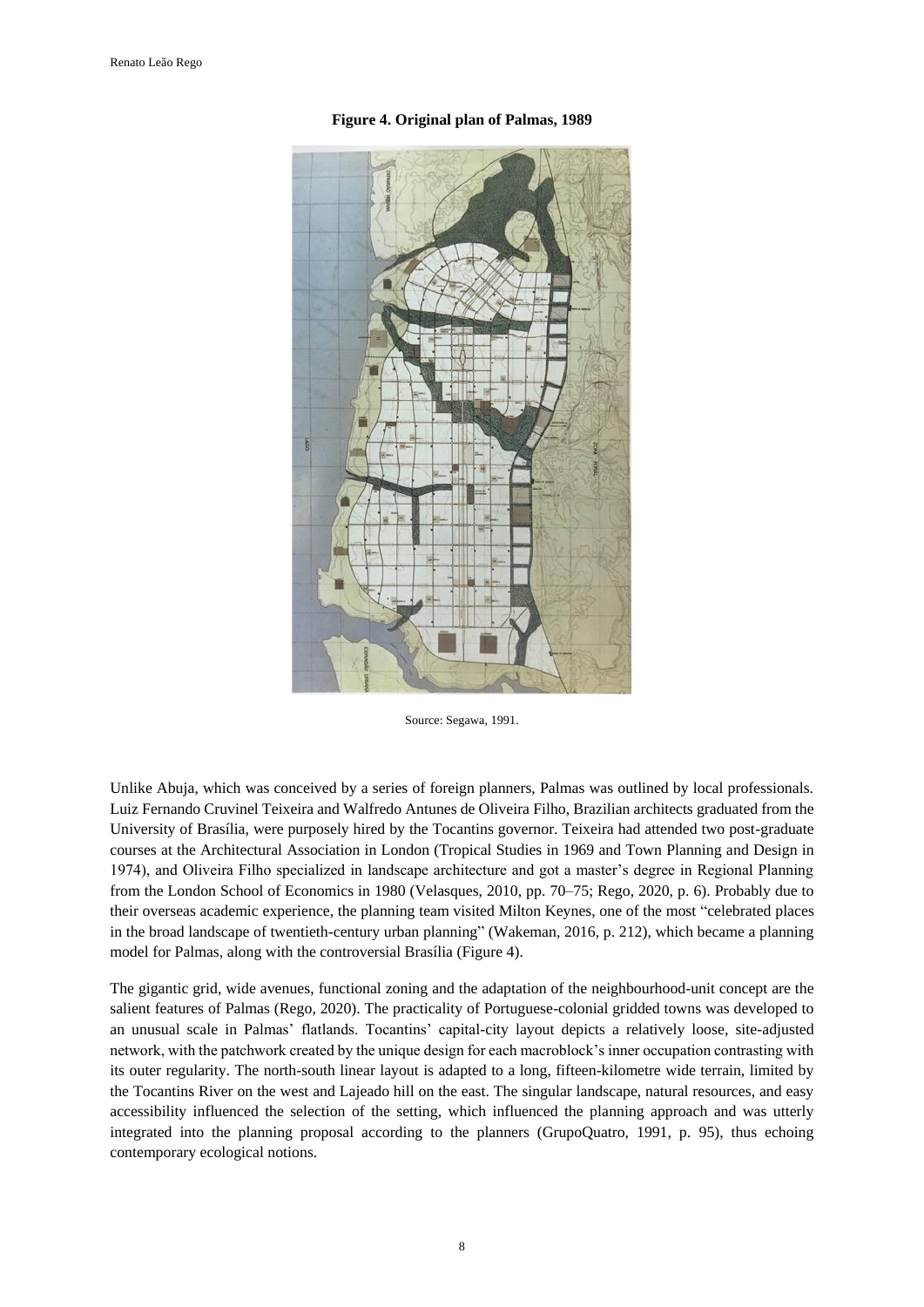Palmas' outline both rejected and, at the same time, endorsed Brasília's urbanism (Rego, 2020). The modernist construction of Brasília, still in the democratic period before the dictatorship, was later linked to the dictatorial regime (as noted by a Brazilian architectural historian. Segawa, 1997) as, when major criticism of modernist architecture and urban approach later abounded, it did not find a welcoming environment in Brazil. Paulista brutalism was then the hegemonic architectural expression, and the military government promoted it as a potent image of the developing country. The vigorous and widespread production of modernist architecture and the repressive, nationalist regime had led to an insular position, causing the late absorption of post-modernist thinking (Gold et al, 2019). But this did eventually happen and, thus, in contrast to Brasília, Palmas' outline rejected the modernist standardized housing and the uniformity of the federal capital superblock in favour of a more heterogeneous townscape: a relative reaction to rationalist planning, aiming at a less authoritarian structure than Brasília's superblocks. However, while eluding Brasília's monumentality, uniformity and standardization, Palmas' civic centre does recall the modernist city's organization, with the arrangement of the main public buildings and governmental palace upon a vast green open space (Rowe, Kroetter, 1995. Figure 5). Vegetation and distances prevent perspectives of the ensemble, which evokes Corbusieran green extensions and isolated blocks. Despite being "site-purposed and designed upon ecological considerations," with the "gridiron fitting natural conditions" and the "resulting urban form strongly related to the landscape", Palmas is modernist in its super-wide avenues: still a city for the private motor car (Rego, 2020, p. 12; Teixeira, 2009).



**Figure 5. Teixeira and Oliveira Filho's original plan for Palmas civic centre, 1989**

Source: Velasques, 2010.

Palmas portrays a relative centrality, in an otherwise non-hierarchical linear form, with the central longitudinal axis that organizes the city form and leads to the civic centre. The city plan follows the segregation of urban functions as encouraged by the Charter of Athens. A central commercial area was originally located around the central park and the insulated civic centre: a pedestrian zone containing stores, offices, businesses, company headquarters and banks. Industrial and regional-scale commerce and services were located on the edge of the city. Urban-scale commerce and service areas were placed along the central axis, with the residential macroblocks beyond them. The original land-use allocation was approximately 37% for residential spaces, 26% for green open spaces, 18% for institutional, governmental and cultural purposes, 11% for roads and 8% for commerce and services (Xavier, 2007, p. 68).

The residential areas were planned as a collection of neighbourhoods, created by gigantic, geometric macroblocks, which adapted Clarence Perry's concept for housing a population of between 8,000 and 12,000 inhabitants (Figure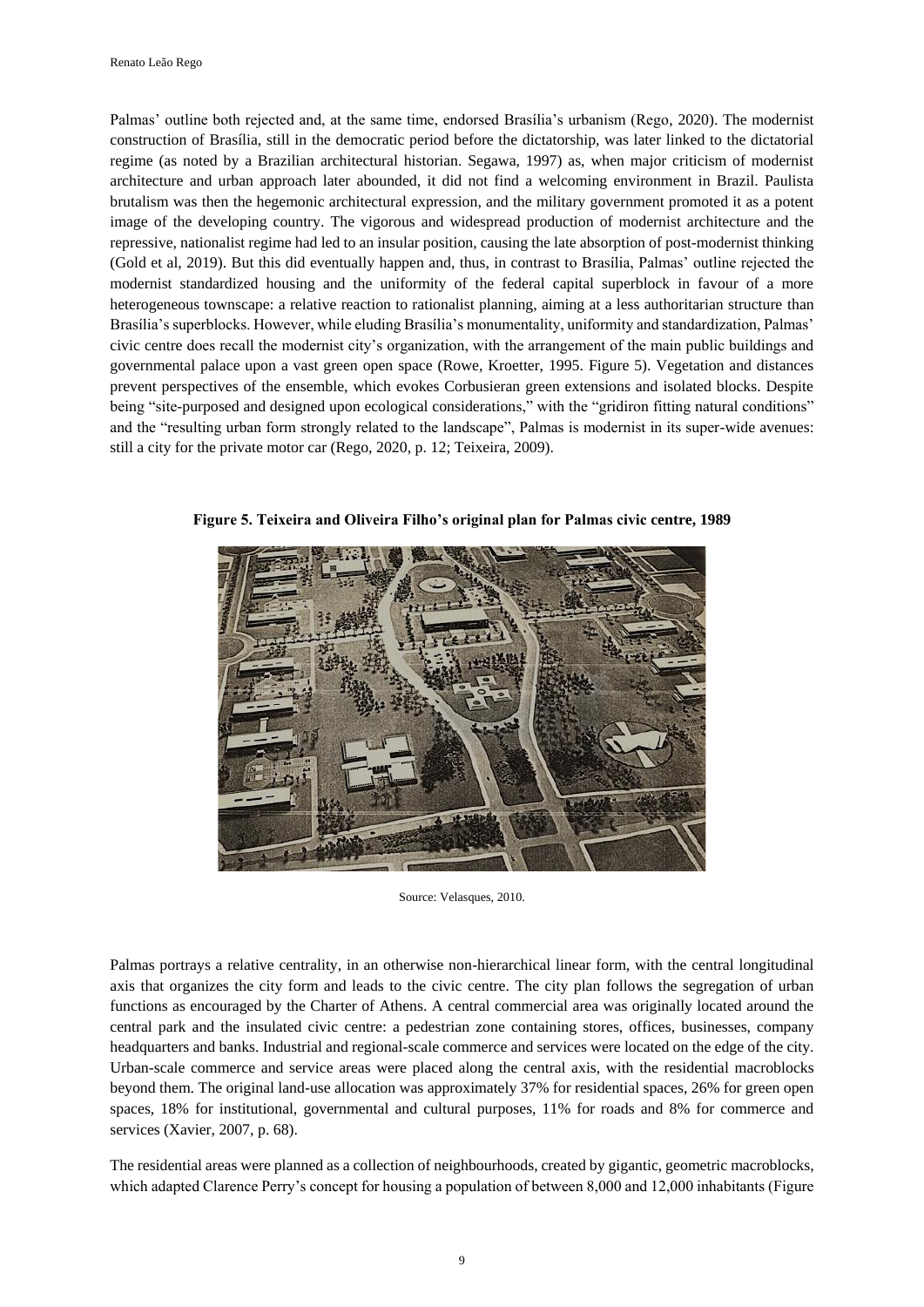**.** 

6). The neighbourhood unit was once more adapted and tamed into a local modernization process, as in Abuja (Lu, 2006). Palmas' neighbourhood units are another legacy of the modernist urbanism and the Americanization of Brazilian cities, insisting on a planning scheme that had long been contested in favour of more urban diversity (Rego, 2019; Rego, 2017; Jacobs, 1961). Unlike Brasília, though, each of Palmas' macroblocks individuality was to be enhanced through a unique internal urban layout and design. The macroblocks' diverse inner form avoided the modernist uniformity, though it lacked legibility and has created a puzzling urban image. Some macroblocks present a grid pattern, while others present an informal layout of winding roads.

#### **Figure 6. Palmas residential area**



Source: Maps, 2020.

Defined by a grid of 700x700 meters, macroblocks were to contain an outer green belt and have only two entrances, thus enhancing their insular environment, as local commerce for daily life was contained within it, with no need to leave the residential blocks and cross the highways for daily shopping necessities. Irregular secondary roads lead to the residences. Schools and public facilities were to be settled on their central cores in free configurations, with just one set of items being predefined: a certain density (up to 300 inhabitants/hectare), the existence of vicinal commerce along their edges and basic social and religious facilities (O Ideal e o Real, 1991, p. 106; Teixeira, 2009, p. 95; Rego, 2020, p. 8). Low density, a green ambience and wide roads endorsed Palmas' late-modernist appearance.<sup>5</sup> Distinct residential types were foreseen and, in contrast to Brasília, the planning intention was to adopt an individual scale, with the single-family residence being the starting point of block organization as a rhetorical response to the conventional citizen whose urban reference was the detached house, private plots and street corners – a clear reference to a more traditional urban setting. Thus, internal roads were to promote social

<sup>5</sup> The main urban axis – two avenues of four lanes each, plus parking areas on each side, median strip and compulsory setbacks – amounts to a width of 150 meters, while neighboring buildings are lower than just a few stories. Average population density in 2011 was roughly 9 inhabitants per hectare, and in consolidated blocks it did not surpass 65 inhabitants per hectare (Rego, 2020).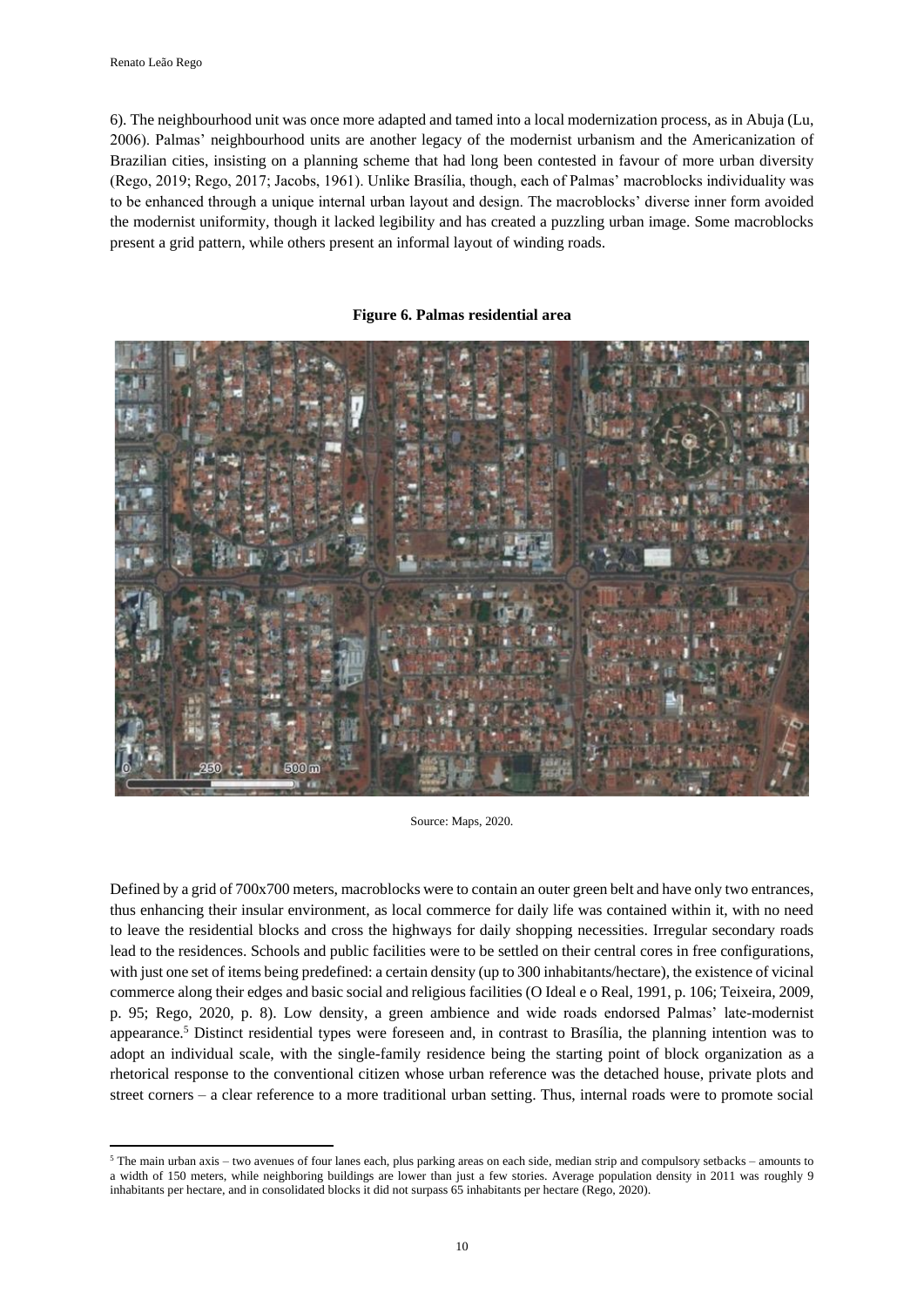**.** 

integration and the core of the neighbourhood was to stimulate community life by being a meeting point (Trindade, 2009, pp. 73–74).

Palmas' layout has fulfilled its symbolic role. Besides this, the Tocantins state's new capital city has been responsible for creating economic growth and spreading regional development: urbanization and prosperity correlate. However, social inequalities have been endorsed by spatial segregation (see Kran, Ferreira, 2006). To a certain extent, it abandoned the radical modernist utopia, though expected citizens to comply with a rather alien urban form and an idealized city life, which has not happened.<sup>6</sup>

## **Discussion and concluding remarks**

This paper has considered two new capital cities planned in distinct continents and presented the similarities and affinities that exist between them despite their specific contexts. Palmas was promptly planned by local planners in the first years of Brazil's re-democratization process, while African Abuja was conceived and mainly built during a dictatorship. Both enterprises aimed to develop the hinterlands and create a modern representative image. Abuja was a response to the aspirations of dissociating Nigeria from its colonial heritage and catching up with the west. Although Palmas planners' intention was rhetorically not to emulate Brasília's urbanism, the new provincial capital city stemmed from it. Similar global planning models influenced both layouts, be they imported or locally fabricated. Native and foreign methods did not differ, and so the repertoire of differently (geographically and historically) situated planners converged.

The main transnational flow of planning ideas at the time still promoted alluring images of the modernist town, in tune with the progressive aspirations those governments pursued. Would traditional dwellings and urban forms have equally appealed? Hardly, I am afraid. Physical changes were implemented in order to represent political changes, foster economic changes, which has been achieved to a huge extent – and signalize social changes. The way the people lived was subjected to a radical transformation and they have not entirely complied with it – a topic to be further explored.

Palmas and Abuja were planned along with environmental concerns, but other post-machine-era thoughts little or simply did not contribute to the projects. In both cases, urban individuality and imageability were strongly based on local natural features. Both urban forms depicted the motorcar-dominated urban model. As Vale noticed in the case of Abuja (Vale, 2008, p.171), which also applies to Palmas, it was the design of a modern urban capital to be the symbol of largely rural territory. As such, the late-modernist plans of those capital cities emphasized rationalist urbanism, and the physical aspects of planning paid little (or no) heed to local knowledge and cultural practices. The planners strived to create a good urban environment, and the highly idealized, innovative urban forms ended up being alien to the actual citizen and their conventional city life. Although related to particular physical circumstances, these layouts were, as they were intended to appear, fairly global.

The (still locally unfamiliar) neighbourhood unit – amidst the Garden City idea and functional zoning – pervaded both layouts. It was rather re-imagined than simply adapted, thus creating peculiar urban forms. In the reimagination process, though, cultural practices, local traditions and the shaping of physical urban elements through mirroring social conventions and shared convictions were lesser factors *vis a vis* the globally persuasive planning idea. Planners dealt with more abstract reasoning in response to more universal *stimuli*. A transformative role was assigned to the new urban form as a new, 'different' way of living was fabricated. These plans for new capital cities in the Global South ended up endorsing the asymmetric dynamics in which the transnational practices were usually embedded.

In the transnational flow of planning ideas into developing societies analysed in this paper, modernizing efforts were less interested in interpreting particular cultural identities onto the imagined urban forms of capital cities than in echoing globally valid rational solutions. Observing the contemporary planning ideas, related socio-political

<sup>&</sup>lt;sup>6</sup> In Palmas, the residential area laws have been altered in order to promote mixed land use and density. Rejection to and transformation of the planned urban form can be noticed, particularly regarding the radical modernist ideas. Rego, 2017.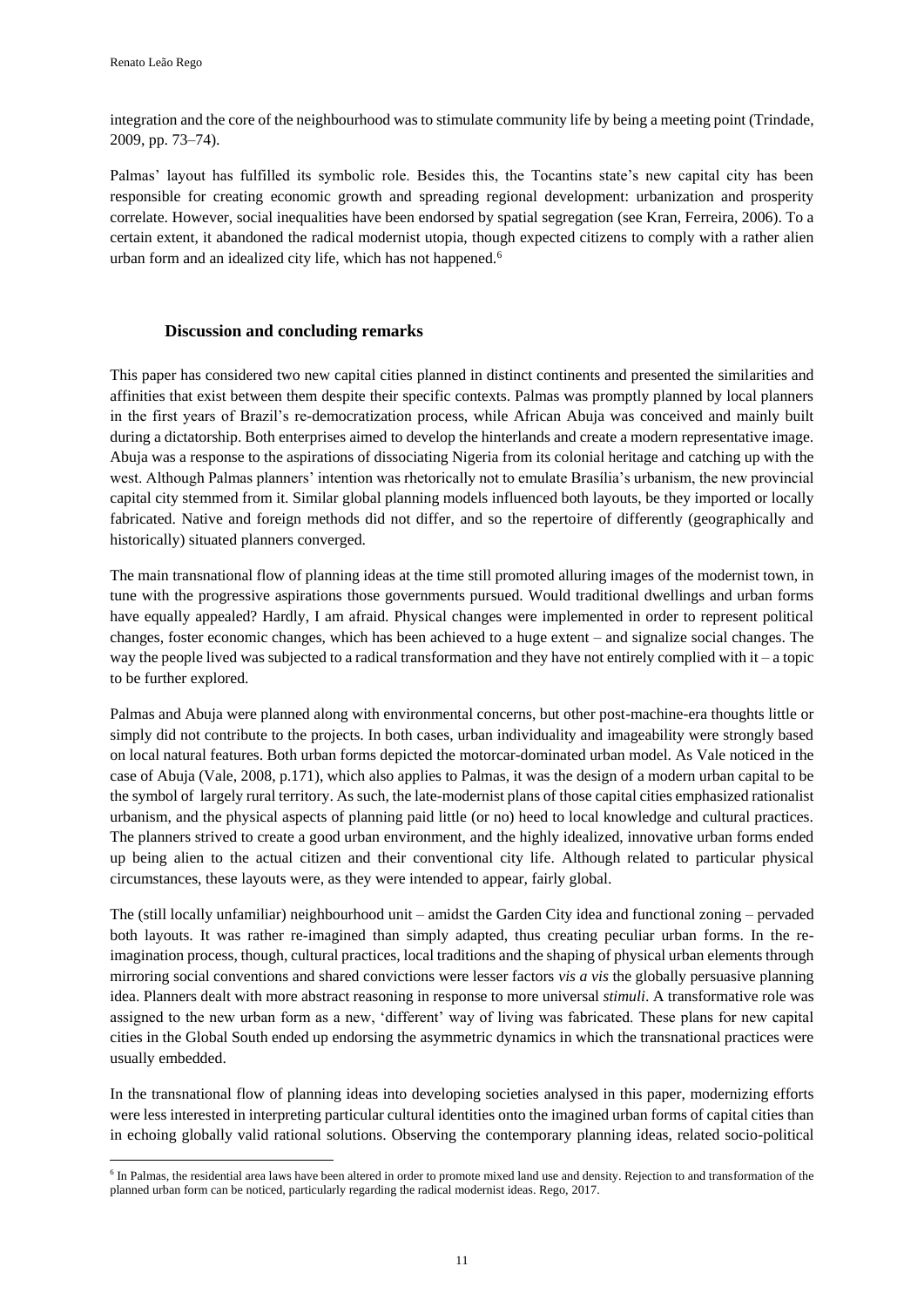conditions, planners and plans, the paper has shown that the large frameworks in which ideas travelled, the effects of globalization and the hegemony of the modernist city image overlapped with the expression of local differences, although the layouts circumvented the visual homogeneity usually expected to ensue from globalization.

## **References**

Abubakar, I. R. (2014). Abuja city profile, *Cities*, 41, 81-91[. http://dx.doi.org/10.1016/j.cities.2014.05.008.](http://dx.doi.org/10.1016/j.cities.2014.05.008)

Abubakar, I. R., & Doan, P. L. (2010, November 18-21). *New towns in Africa: Modernity and/or decentralization* [Paper presentation]. African Studies Association 53rd Annual Meeting, San Francisco, CA, USA.

Alayande, J. F. (2006). *Abuja. Readings in city planning*. Lexington.

Almandoz, A. (Ed.) (2002). *Planning Latin America's capital cities 1850-1950*. London: Routledge.

Bauso, M. (2019). La historia secreta de la frustrada mudanza de la capital a Viedma que soñó Raúl Alfonsín, *Infobae*, *16*. [https://www.infobae.com/sociedad/2019/04/16/la-historia-secreta-de-la-frustrada-mudanza-de-la-capital-a-viedma-que](https://www.infobae.com/sociedad/2019/04/16/la-historia-secreta-de-la-frustrada-mudanza-de-la-capital-a-viedma-que-sono-raul-alfonsin/)[sono-raul-alfonsin/.](https://www.infobae.com/sociedad/2019/04/16/la-historia-secreta-de-la-frustrada-mudanza-de-la-capital-a-viedma-que-sono-raul-alfonsin/) 

Bermúdez, G. (2016). El traslado que soñó Alfonsín, *Clarín*, *13*. [https://www.clarin.com/sociedad/viedma](https://www.clarin.com/sociedad/viedma-despues-secretos-recuerdos-capital_0_NJW0ZFUJ-.html)[despues-secretos-recuerdos-capital\\_0\\_NJW0ZFUJ-.html.](https://www.clarin.com/sociedad/viedma-despues-secretos-recuerdos-capital_0_NJW0ZFUJ-.html)

Best, A. C. G. (1970). Gaborone: Problems and prospects of a new capital, *The Geographical Review*, *LX* (1), 1– 14.

Bigon, L., & Katz, Y. (Eds.) (2014). *Garden cities and colonial planning. Transnationality and urban ideas in Africa and Palestine*. Manchester: Manchester University Press.

Cain, A. (2014). African urban fantasies: Past lessons and emerging realities, *Environment & Urbanization*, *26* (2), 561–567[. https://doi.org/10.1177/0956247814526544.](https://doi.org/10.1177%2F0956247814526544)

Chokor, B. A. (2005). Changing urban housing form and organization in Nigeria: Lessons for community planning, *Planning Perspectives*, *20* (1), 69–96. [https://doi.org/10.1080/0266543042000300546.](https://doi.org/10.1080/0266543042000300546)

DeVereaux, C., & Griffin, M. (2006). International, global, transnational: Just a matter of words?, *Eurozine.*  [https://www.eurozine.com/international-global-transnational-just-a-matter-of-words/.](https://www.eurozine.com/international-global-transnational-just-a-matter-of-words/)

Ebo, I. F. (2006). *City design and social exclusion: Abuja, Nigeria in review* [Master dissertation, Cambridge, Mass., Massachusetts Institute of Technology].

Elleh, N. (2017). *Architecture and politics in Nigeria. The study of a late twentieth-century enlightenment-inspired modernism at Abuja, 1900-2016*. London: Routledge.

Forty, A. (2004). *Words and buildings. A vocabulary of modern architecture.* London: Thames & Hudson.

Gilbert, A. (1989). Moving the capital of Argentina: A further example of utopian planning?, *Cities*, *6* (3), 234– 242. [https://doi.org/10.1016/0264-2751\(89\)90031-0.](https://doi.org/10.1016/0264-2751(89)90031-0)

Gold, J. R., Hein, C., Orillard, C., Rego, L. R., & Oyarzun, F. P. (2019). Complexity and contradiction: In memoriam Robert Venturi, *Planning Perspectives*, *34* (3), 533–538. [https://doi.org/10.1080/02665433.2019.1587927.](https://doi.org/10.1080/02665433.2019.1587927)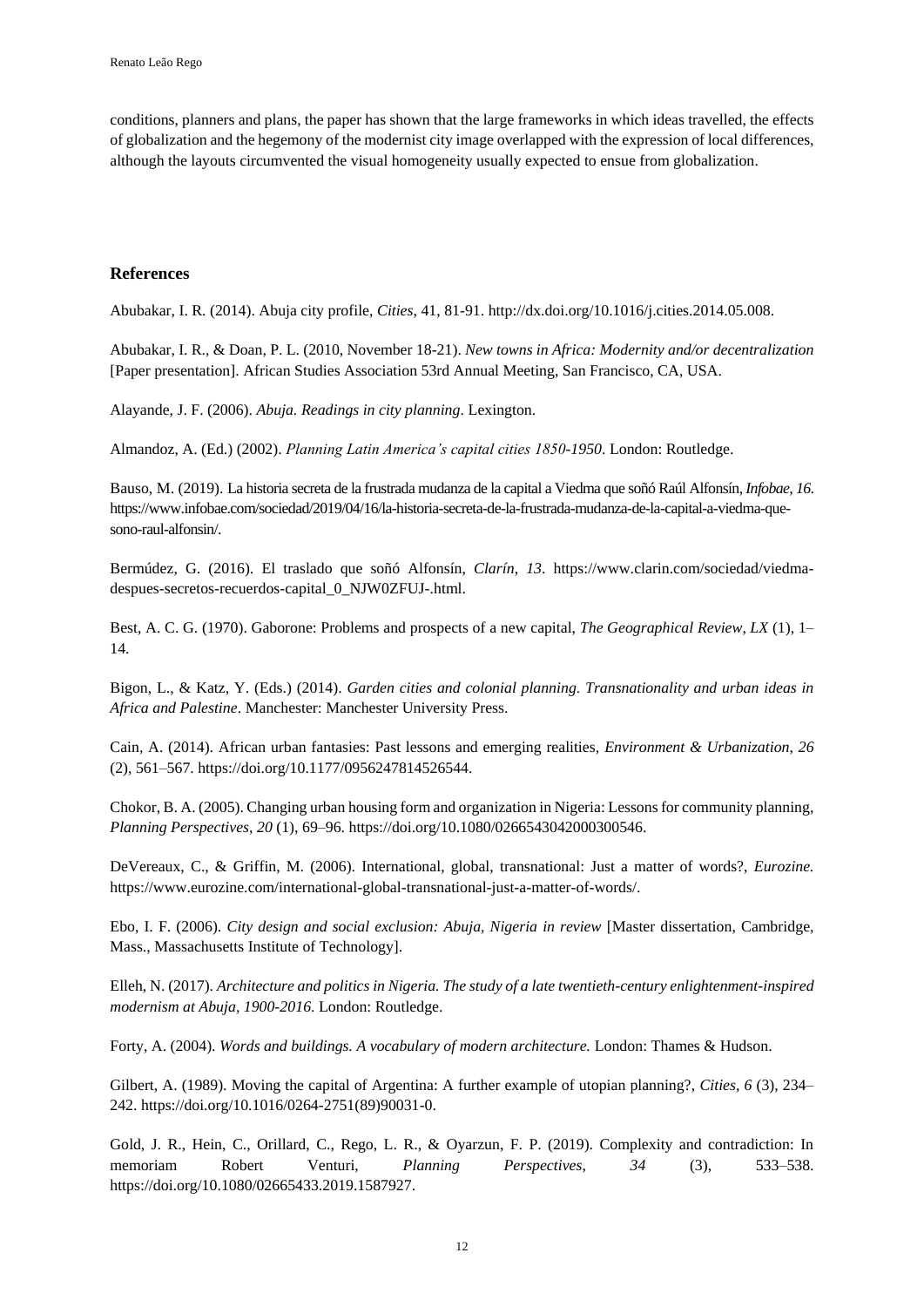Gordon, D. (2018). Politics, power, and urban form. In C. Hein (Ed.), *The Routledge handbook of planning history* (pp. 301–312). London: Routledge.

Gordon, D. (Ed.) (2006). *Planning twentieth century capital cities*. London: Routledge.

GrupoQuatro (1991). A concepção da nova capital, *Revista Projeto*, *146*, 95–102.

Hall, P. (1996). *Cities of tomorrow*. Oxford: Blackwell.

Hayuma, A. M. (1980). Dodoma: The planning and building of the new capital city of Tanzania, *Habitat International*, *5* (5-6), 653–680. [https://doi.org/10.1016/0197-3975\(80\)90007-7.](https://doi.org/10.1016/0197-3975(80)90007-7)

Healy, P., & Upton, R. (2010). *Crossing borders: International exchange and planning practices.* London: New York: Routledge.

Hein, C. (2017). Crossing boundaries: The global exchange of planning ideas. In A. K. Sandoval-Strausz, & N. H. Kwak (Eds.), *Making cities global. The transnational turn in urban history* (pp. 114–129). Philadelphia: University of Pennsylvania Press.

Holston, J. (1989). *The modernist city. An anthropological critique of Brasilia*. Chicago: The University of Chicago Press.

Home, R. (2018). Global systems foundations of the discipline. In C. Hein (Ed.), *The Routledge handbook of planning history* (pp. 91–106). London: Routledge.

Ikoku, G. (2004). The city as public space: Abuja - the capital city of Nigeria, *Forum*, 6 (1), 34-45.

Jacobs, J. (1961). *The life and death of great American cities.* New York: Random House.

Kran, F., & Ferreira, F. P. M. (2006). Qualidade de vida na cidade de Palmas - TO: Uma análise através de indicadores habitacionais e ambientais urbanos, *Ambiente & Sociedade*, *IX* (2), 123–141. [http://www.scielo.br/pdf/asoc/v9n2/revista\\_n2\\_06.pdf.](http://www.scielo.br/pdf/asoc/v9n2/revista_n2_06.pdf)

Kostof, S. (1993). *The city shaped. Urban patterns and meanings through history*. New York: Bulfinch Press.

Kultermann, U. (1969). *New directions in African architecture*. New York: George Braziller.

Lu, D. (2006). Travelling urban form: The neighbourhood unit in China, *Planning Perspectives*, *21* (4), 369–392. [https://doi.org/10.1080/02665430600892138.](https://doi.org/10.1080/02665430600892138)

Mabin, A., & Smit, D. (1997). Reconstructing South Africa's cities? The making of urban planning 1900–2000, *Planning Perspectives*, *12* (2), 193–223. [https://doi.org/10.1080/026654397364726.](https://doi.org/10.1080/026654397364726)

Mosha, A. C. (1996). The city of Gaborone, Botswana: Planning and management, *Ambio*, *25* (2), 118–125.

Mumford, E. (2009). *Defining urban design. CIAM architects and the formation of a discipline, 1937-69.* New Haven: Yale University Press.

Mumford, E. (2000). *The CIAM discourse on urbanism: 1928-1960.* Cambridge: The MIT Press.

Nasr, J., & Volait, M. (Eds.) (2013). *Urbanism: Imported or exported? Native aspirations and foreign plans*. Chichester: Wiley-Academy.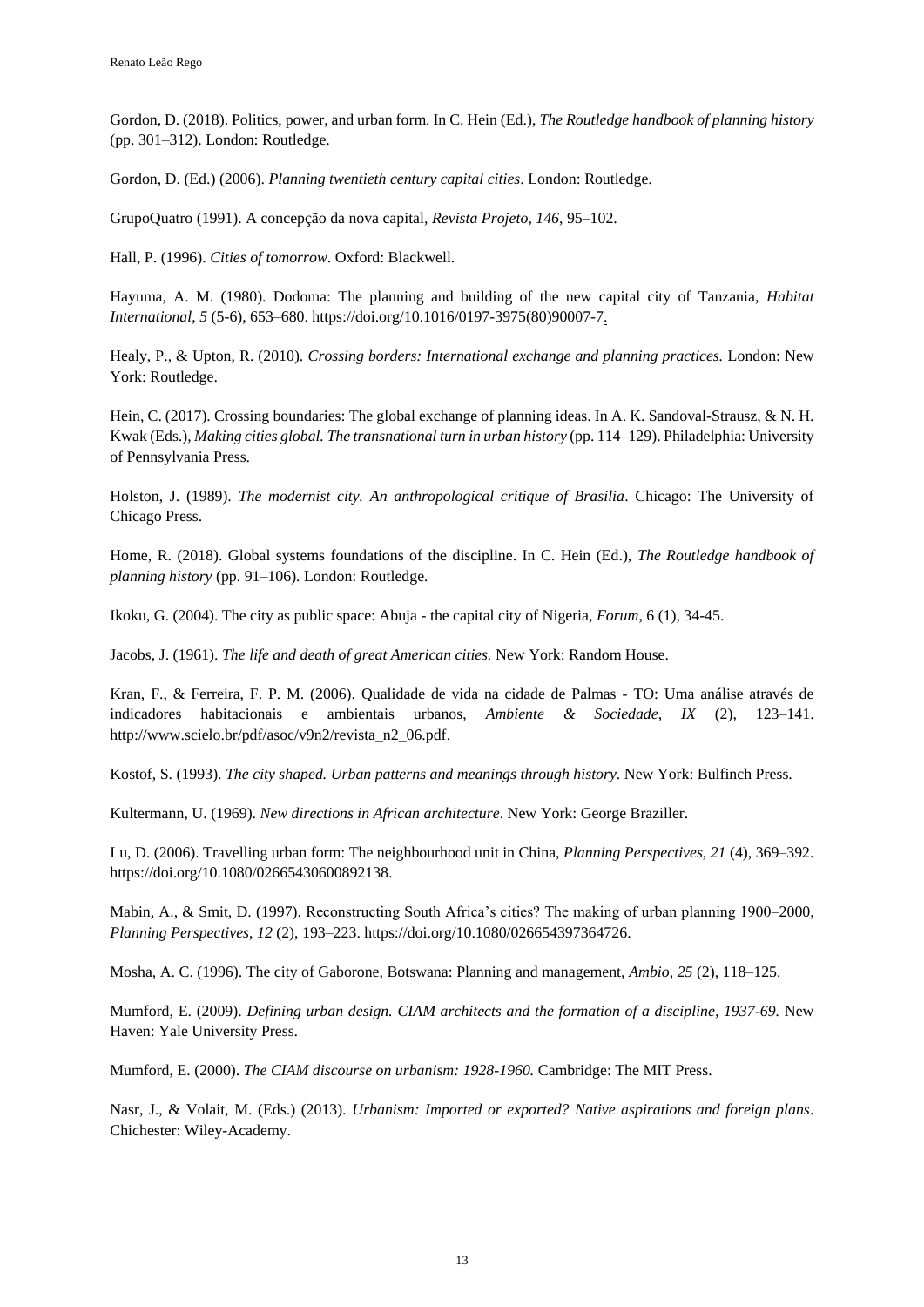O Ideal e o Real (1991). Entrevista com L. F. C. Teixeira e W. A. de Oliveira Filho, *Revista Projeto*, *146*, 103– 109.

Ozo, A. O. (2009). Urban change and conflict in the traditional character of an African city: The example of Benin City, Nigeria, *Planning Perspectives*, *24* (4), 485–507. [https://doi.org/10.1080/02665430903145713.](https://doi.org/10.1080/02665430903145713)

Parnell, S. (2018). Africa's urban planning palimpsest. In C. Hein (Ed.), *The Routledge handbook of planning history* (pp. 288–298). London: Routledge.

Rego, R. L. (2020). Palmas, the last capital city planned in twentieth-century Brazil, *Urbe, 12*, 1–16. [http://www.scielo.br/pdf/urbe/v12/2175-3369-urbe-12-e20190168.pdf.](http://www.scielo.br/pdf/urbe/v12/2175-3369-urbe-12-e20190168.pdf)

Rego, R. L. (2019). The americanization of Brazilian cities: New urban forms and the neighborhood unit idea, *Pós*, *26* (48), 1–17. [https://www.revistas.usp.br/posfau/article/view/148753/155741.](https://www.revistas.usp.br/posfau/article/view/148753/155741)

Rego, R. L. (2017). Neighbourhood unity: A case study of the transformations of a planning idea, *Urbe*, *9* (3), 401–413. [https://doi.org/10.1590/2175-3369.009.003.ao01.](https://doi.org/10.1590/2175-3369.009.003.ao01) [in Portuguese]

Rowe, C., & Koetter, F. (1995). *Collage City*. Cambridge, Mass.: The MIT Press.

Said, E. E. (2007). Travelling theory reconsidered. In S. During (Ed.), *The cultural studies reader* (pp. 241–252). London: New York: Routledge.

Said, E. E. (1983). *Travelling theory.* In E. E. Said, *The world, the text, and the critic* (pp. 157–181)*.* Cambridge: Harvard University Press.

Sandoval-Strausz, A. K., & Kwak, N. H. (Eds.) (2017). *Making cities global. The transnational turn in urban history*. Philadelphia: University of Pennsylvania Press.

Segawa, H. (1997). *Arquiteturas no Brasil*. São Paulo: Editora da Universidade de São Paulo.

Segawa, H. (1991). Palmas, cidade nova ou apenas uma nova cidade?, *Revista Projeto*, *146*, 94–94.

Siebolds. P., & Steinberg, F. (1980). Dodoma - a future African Brasilia?: Capitalist town planning and African socialism, *Habitat International*, *5* (5-6), 681–690. [https://doi.org/10.1016/0197-3975\(80\)90008-9.](https://doi.org/10.1016/0197-3975(80)90008-9)

Smith, M. P. (2005). Transnational urbanism revisited, *Journal of Ethnic and Migration Studies*, *31* (2), 235–244. [https://doi.org/10.1080/1369183042000339909.](https://doi.org/10.1080/1369183042000339909)

Taylor, J. H., Andrew, C., & Lengellé, J. G. (Eds.) (1993). *Capital cities: International perspectives*. Ottawa: Carleton University Press.

Teixeira, L. F. C. (2009). A formação de Palmas, *Revista UFG*, *11* (6), 91–99. [https://www.proec.ufg.br/up/694/o/06\\_Palmas.pdf.](https://www.proec.ufg.br/up/694/o/06_Palmas.pdf)

Tobin, T. (2017). *Nationalism can't be built: The story of Abuja's creation* [Honours thesis, Washington, D.C., Georgetown University].

Trindade, D. (2009). Challenges for new town design in a frontier region: Palmas. In V. Del Rio, & W. Siembieda (Eds.), *Contemporary urbanism in Brazil: Beyond Brasília* (pp. 65–81). Gainesville: University Press of Florida.

UN-Habitat (2009). *Planning sustainable cities. Global report on human settlements*. London: Earthscan.

Vale, L. J. (2008). *Architecture, power, and national identity*. London: Routledge.